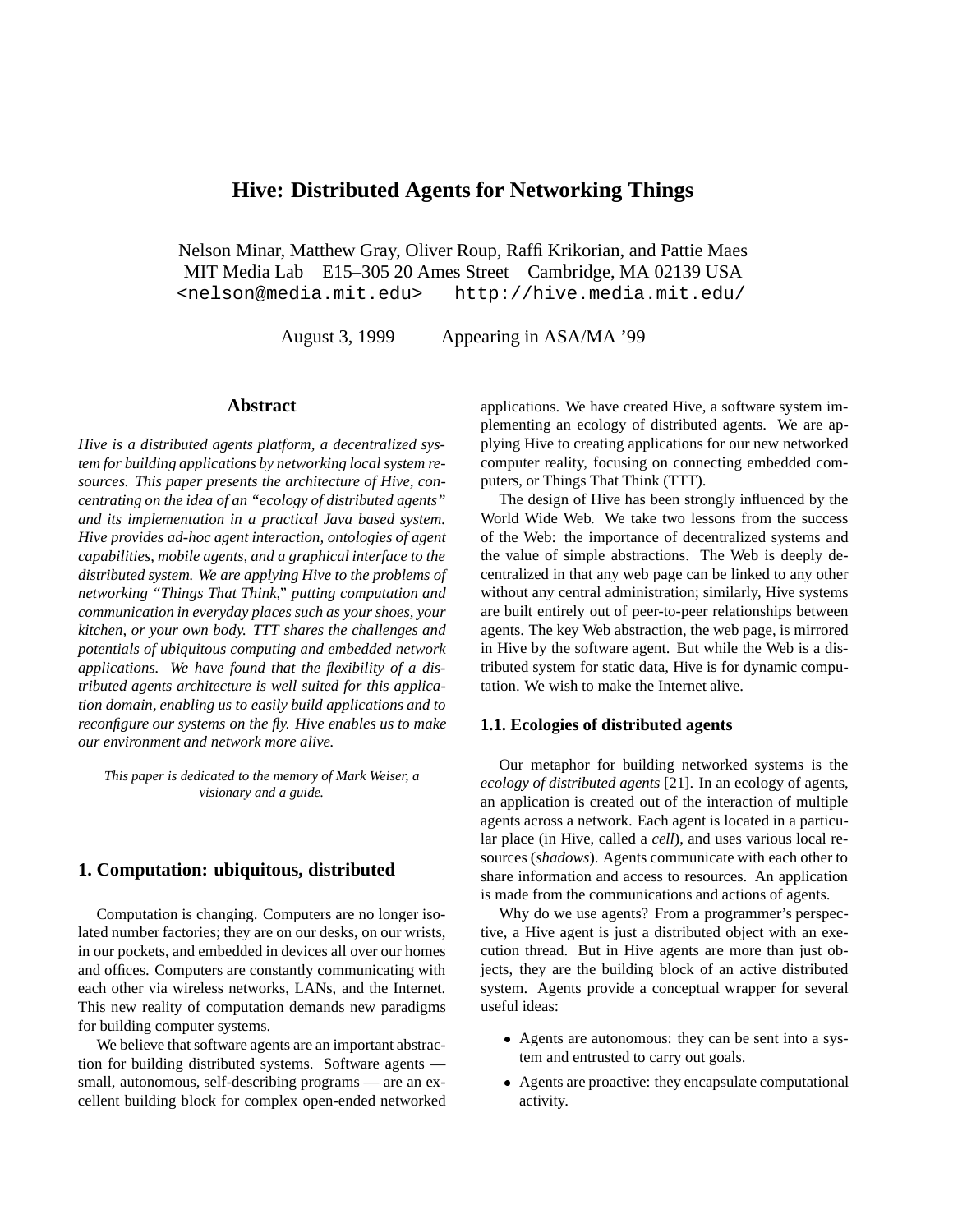- Agents are self-describing: an ontology of agent capabilities can be used to describe and discover available services.
- Agents can interact: they can work together to complete a task.
- Agents can be mobile: mobile agents provide a simple abstraction for complex, dynamically distributed systems.

The ecology of distributed agents is a decentralized system. We believe decentralization is essential to allow a system to grow. Decentralization comes at a cost: agents are responsible for locating the resources they need, finding each other, and negotiating their relationships. Hosts are responsible for protecting themselves from unwanted agents and keeping their own consistency. And there is no single place one can point to and say "this is the center of the system, this is where it comes together, this is how we know that it is working correctly." Such challenges are the reality of distributed systems today. The details of how we manage these problems are described throughout this paper.

Hive is an embodiment of an ecology of distributed agents. This paper describes specifics of how Hive is implemented, the applications we have built with Hive, and the lessons we have learned from testing Hive in real systems. But first, we introduce our primary application domain.

### **1.2. Things That Think**

The goal of the Things That Think project at the Media Lab is to take the power of computers and networks and put them into our everyday objects. TTT enhances the physical world with computation and communication. TTT makes our computer networks more complex and capable as every room, appliance, and even light socket begins to "think." A full explication of Things That Think is beyond the scope of this paper; a detailed description is available in [12].

This agenda is shared by many researchers. Mark Weiser details related ideas under the name "ubiquitous computing" [32]. In the consumer world, embedded computers are quite common and technologies such as Bluetooth are bringing networking to consumer devices. Toys are a leader of this trend, with networked toys like Microsoft Actimates or Furby and industry initiatives such as Intel Play [35]. And the computer industry is tackling the problems of networked embedded systems applications with technologies such as Inferno [9] and Jini [2].

Ubiquitous embedded networking presents a variety of challenges for application infrastructures. Devices are scattered all over the network, so the system must be fully distributed. Administrative overhead has to be low, meaning the system cannot be too centralized. New devices need to easily be added, requiring an open architecture. Finally,

people will want to add new devices and create new applications, doing things with the system that cannot be foreseen by its designers. The system must be *flexible*.

An ecology of distributed agents is a good match for these requirements. Hive's use of agent ontologies and mobility makes it flexible. Agent descriptions allow new capabilities to be announced, discovered, and used. Mobile code allows for parts of the system to be reprogrammed dynamically, for the network itself to evolve as necessary.

Hive is a good infrastructure for TTT, and TTT is a good problem for Hive. It is not enough to build an agent system in the abstract; the system has to be tested, used, understood. Building TTT applications with Hive has helped us validate its design principles and taught us many lessons about the design of agent-based distributed systems.

# **2. The Hive architecture**

Hive consists of three components: cells, shadows, and agents. The Hive network is a decentralized collection of *cells*. A Hive cell is the analog to a web server, a program running on a specific computer with a published network address. Each cell contains a set of local resources called *shadows* that encapsulate capabilities such as a screen display or a digital camera. Each cell is also host to many *agents* that use local resources and communicate with each other. By analogy to a conventional operating system, a cell is like a kernel, shadows are like device drivers, and agents are like processes.

A schematic diagram of the Hive architecture is presented in figure 1. Hive is a set of Java libraries; currently, the system consists of roughly 280 classes in 24,000 lines of code, half of which are generic infrastructure and half specific code for about 30 devices and 60 agents. In addition to the basic Java libraries, Hive makes extensive use of Java Remote Method Invocation (RMI) and serialization for agent communication and mobility. For ontology support Hive uses the SiRPAC RDF library [25].

#### **2.1. Cells: nodes in the decentralized network**

The Hive cell is a program that participates in the network. Cells perform two primary tasks: hosting software agents and managing access to local resources through shadows. The ideal model would place a Hive cell on every device. However, Hive cells require a fair amount of CPU power and memory, and so they currently run on desktopsized computers that proxy for several devices. A typical cell has several devices providing input resources (such as a motion sensor, camera, or digital tag reader) and output resources (a computer display, a small robot, or a speaker).

Hive has a *location dependent*model of a distributed system. Hive cells are not all the same: each cell has a specific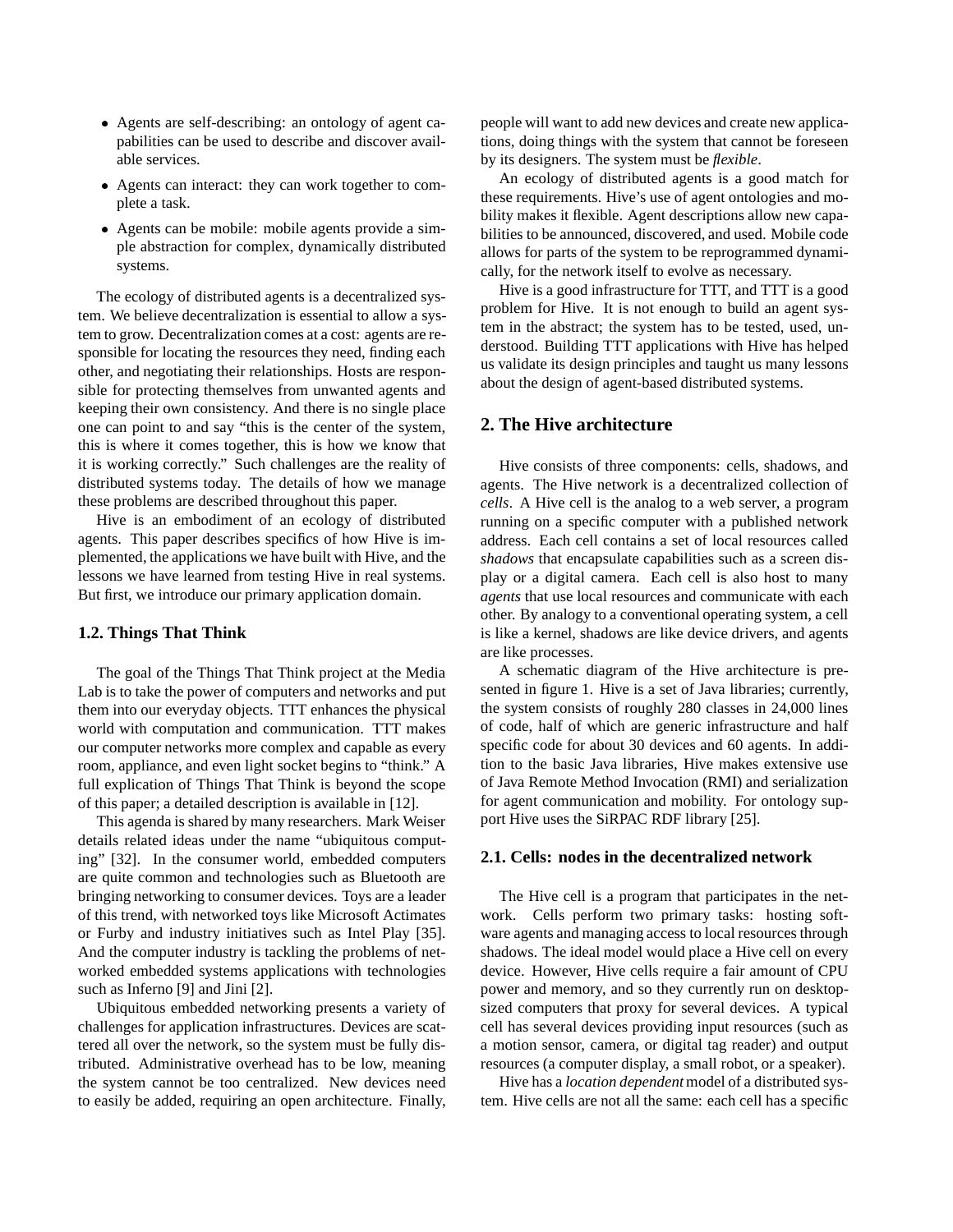

**Figure 1. Hive Architecture**

set of shadows and a specific population of agents. If one wants access to a particular device, one has to contact an agent on the cell that has access to that device's shadow. This model is in contrast to many distributed systems that try to abstract away the concept of location. Hive explicitly uses the locations of shadows and agents to help organize and partition the system. Things have places.

Hive cells are created as necessary to represent devices, and are intended to be long-lived processes. Each Hive cell is an equal peer in the network. Agents on one cell can communicate with agents on any other for a completely freeform, decentralized system. Federations of Hive cells are formed ad-hoc. Hive cells typically run a "server list agent" that contacts a registry to maintain membership in the global Hive network, but cells are free to arrange for their own federations as needed.

# **2.2. Shadows: local resources**

A Hive cell by itself is simply a shell; a cell is interesting because of the shadows it provides. The term 'shadow' suggests its role of encapsulating a local resource. Physical devices are 'shadowed' into the Hive cell. For example, a Hive cell may have a digital camera plugged into it. The camera's shadow provides a software interface to the hardware, with methods such as takePicture() and set-Brightness(). If an agent wants to directly use a camera, it moves to the camera's cell, asks the cell for the camera shadow, and then invokes the shadow with standard Java method calls.

Shadows are simple, they are nothing but an API to access a specific resource. However, the shadow abstraction is very useful for structuring a system. Shadows are the static part of a Hive cell; a system designer writes a shadow once, encapsulating all of a device's behavior, and then freezes that code in place. The flexibility of the system comes from the mobile agents; the shadows provide the static layer which the agents access.

Shadows also provide the place for a Hive cell to enforce a security or resource control policy. Shadows are trusted code. Shadows are not mobile, and they do not communicate directly over the network. To export a device's functionality off the local cell, an agent must mediate between the shadow and the network.

### **2.3. Agents: active computation**

If shadows are the fixed, static, local component of the system, then agents are the active, dynamic, networked aspect. Hive agent sembody the network interface and policy for resources. Technically, a Hive agent is a combination of a Java object, an execution thread, a remote interface for network communication, and a self-description. These four simple pieces together create an agent, a full-fledged autonomous process in the distributed system.

Agents live on specific cells, accessing shadows for the resources they need. Agents export selected functionality to the network and communicate with each other to share those functions. For example, a camera agent can export the picture taking functionality of the camera shadow to remote agents. An image displayer agent can then invoke this method over the network, implementing a simple remote picture taking application. Hive applications are built out of a collection of interacting agents. Agent interactions, descriptions, and mobility are discussed in section 3.

# **2.4. User interface**

Hive provides a graphical user interface to the distributed system. In Hive, the computer display is simply another shadow; any agent can draw on the screen by sending a Java graphical component to the appropriate shadow. The Hive user interface is implemented as an agent. The AWTUIAgent provides a graph view of the state of the system and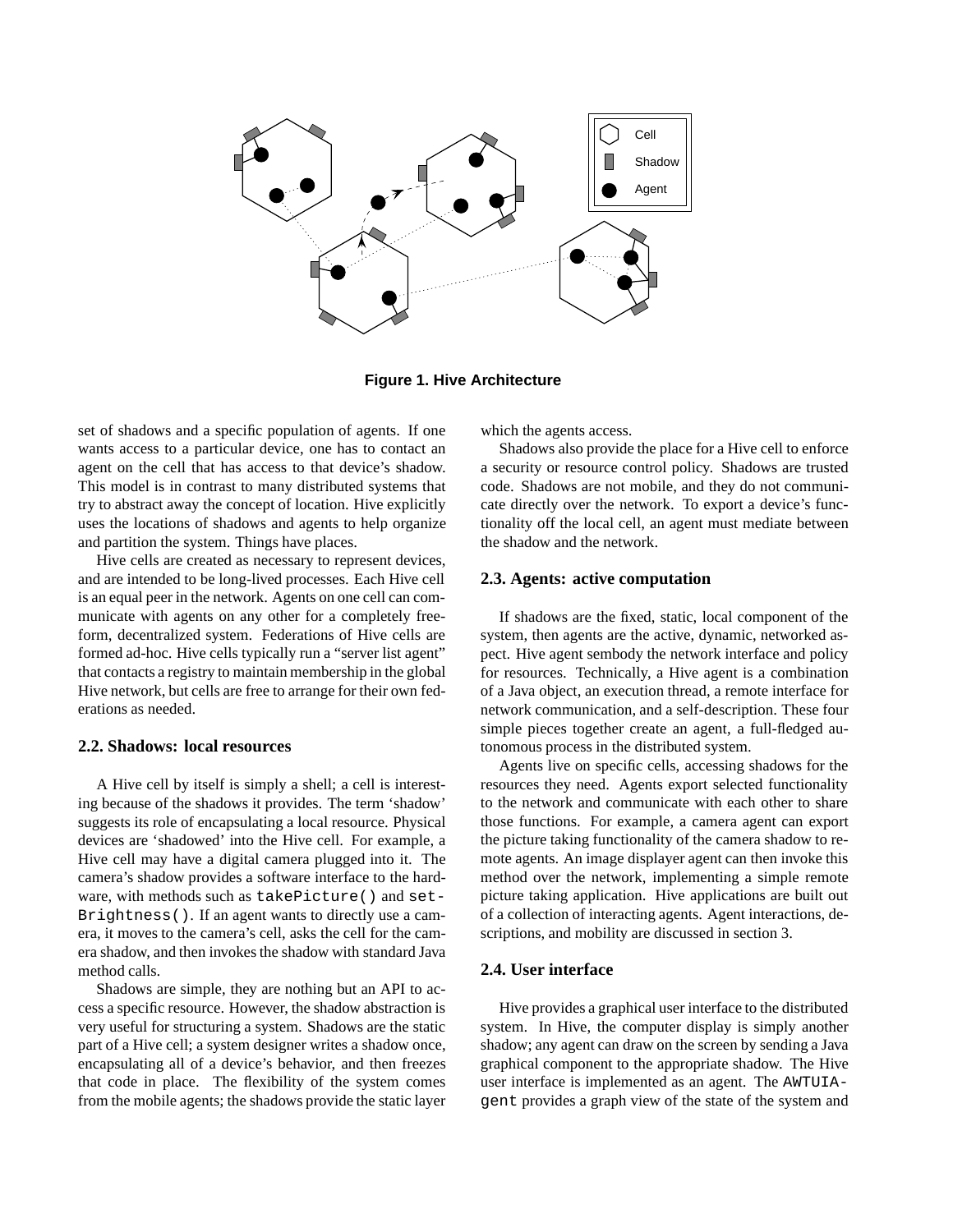a control interface by communicating with system agents such as the ServerControlAgent and ServerInfoAgent. By using agents for system tasks, Hive itself benefits from the distributed agents approach.

A screenshot of the user interface is shown in figure 2. The user interface displays two major aspects of the system: agents and the connections between agents. Each agent is represented as an icon. The agents at left are a simple camera application (described below), the agents at right are system management agents. Agent communication paths are shown as arrows between icons. The visualization is dynamic — as agents message each other, messages are shown as animations along the connection arrows. The interface can display multiple cells; this example shows two.

The user interface is not for information, it is also for control. New agents can be created from the drop-down menus. Agents can be connected to each other by drawing lines between them. And agents can be moved or killed by popping up their menus. The Hive user interface makes it easy for users to experiment with agent populations and create new applications with the stroke of a mouse.

### **2.5. A simple example**

The image shown in section 2 is from a basic application we use to demonstrate the Hive system. The core of this example consists of three agents: an on-screen button (upper left), a digital camera (middle left), and an on-screen image display (lower left). The application is simple: the user clicks the button, the camera takes a picture, and the picture is displayed on screen.

Three agents work together to build this application: the button, the camera, and the display. The button and display both send graphical components to the cell's computer screen. The camera shadow uses a local resource, a digital camera. When the camera agent is created it asks the cell for access to the camera shadow; if all is well, access is granted and the agent can take pictures and send them over the network.

Once all three agents are established, all that is left is to connect them. The image display agent connects to the camera agent, and the camera agent connects to the button agent. When a user clicks on the button, the button agent sends an event to the camera agent. The camera agent interprets this as a command to take a picture and sends an event to the display agent with the image embedded as data. In this example, the camera agent is on a second computer; the agents are communicating over the network to create the application.

This distributed application is not itself new. What makes Hive interesting is the simplicity and flexibility with which applications like this can be built. New applications can easily be built by connecting existing agents. An agent that detects the motion of a door opening can connect to the camera to get pictures of everyone who comes into the room. A face recognition agent can use the camera to discover the names of visitors. Or an agent could scour the Hive network looking for camera agents, to build a photo gallery of an entire building. Finally, mobile agents can be dropped anywhere into the network, dynamically upgrading and changing pieces of the application. All of this flexibility can be used any pre-planning and without altering any other agent's code. This is the power of an ecology of distributed agents.

# **3. Hive agent implementation**

Hive agents live out their lives on cells, possibly traveling the network. Agent interaction is ad-hoc, based on simple distributed object techniques. Hive agents have a rich ontological basis, using both the Java type system and the Resource Description Framework [19] as description languages. While creating a practical system to network Things That Think we have tried to balance working on deep agent research questions against creating simple, useful software for everyday programmers. Hive draws techniques from many parts of agent research including agent autonomy, mobility, multi-agent interaction, and agent ontologies. For each of these fields, we have tried to extract the most essential pieces, bypassing complexities and unsolved problems.

### **3.1. Agent anatomy**

All Hive agents are rooted in a common agent base class. We have tried to adopt a minimal approach to designing Hive, only adding fields and methods when we are absolutely sure we need them. We have drawn inspiration from other mobile agent systems such as Aglets [17], particularly for the agent lifecycle, but have tried to simplify where possible.

Every agent stores two fields: the cell the agent is living on and a pointer to a "description" object that is used for semantic description. In addition, application agent subclasses typically have additional internal state for their own computation.

The agent class is a subclass of UnicastRemoteObject, the basis of remote objects in RMI. This class allows for the methods of an agent to be executed remotely. Choosing RMI as the agent communication mechanism simplifies the Hive architecture: agents are simply remote objects, we do not require any extra agent communication system. The cost for this simplicity is control; all management of agent communication has to be done within RMI. Hive does not have explicit control over agent messaging, placing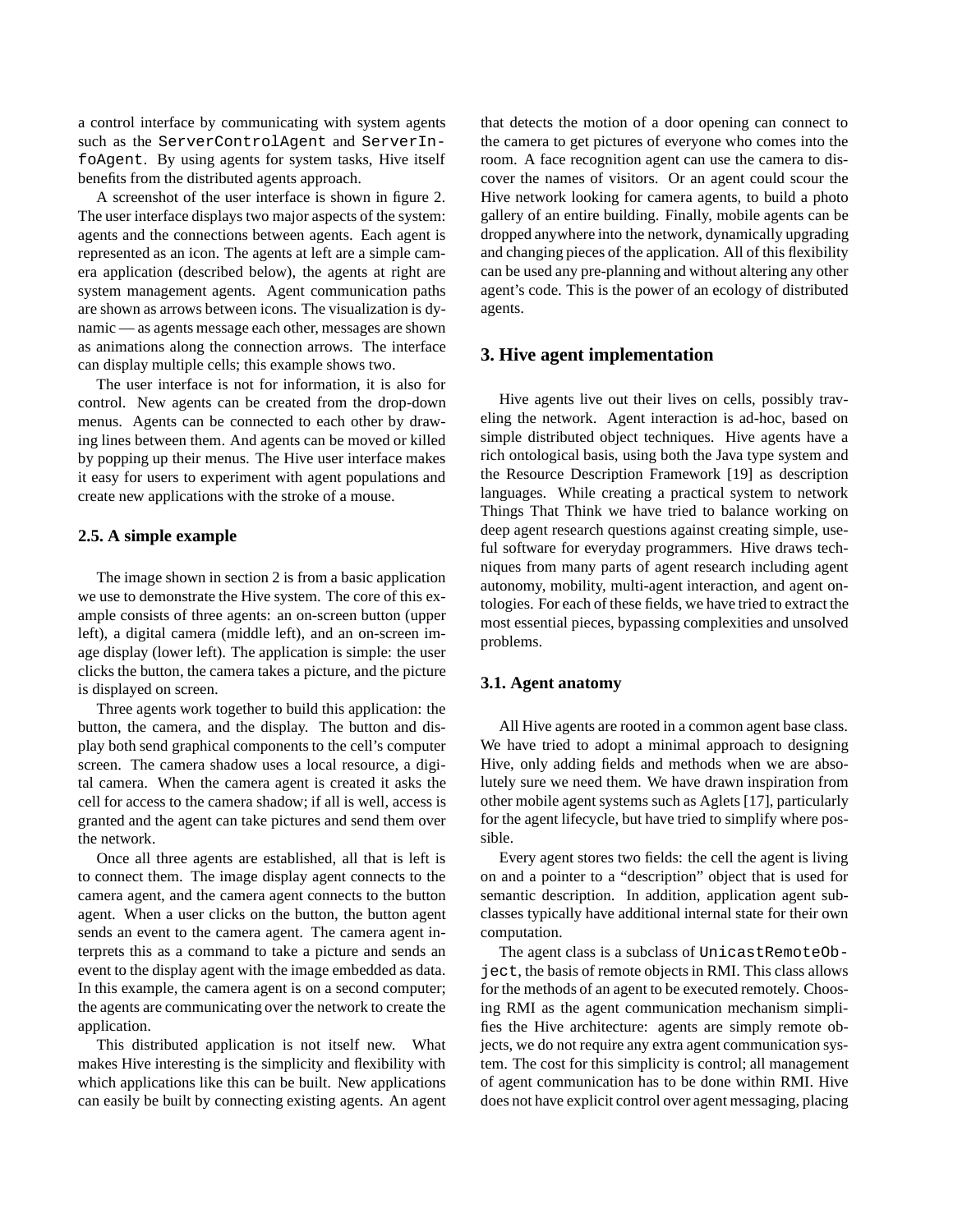

**Figure 2. Hive Camera Application**

the responsibility for understanding messages and deciding whether to act on them with the agents themselves.

### **3.2. Agent interaction**

Agent interaction in Hive is completely ad-hoc. We make no requirements for agent communication, it is up to individual agents to decide how to talk to each other. Agent communication occurs via RMI's remote method invocation, allowing for agents to synchronously call methods on each other. We have added asynchronous calls to RMI so that agents can decouple their interactions. Java's strong typing syntactically structures agent communication, but agents are free to define their own semantics.

Each agent has two types: the true type of the agent's object, a subclass of AgentImpl, and the agent's remote interface, a subtype of Agent. This duality is common in RPC-like systems. While initially it might seem a nuisance to write two types for every agent, the split between an agent's remote interface and its local implementation is useful. In particular, agents have bookkeeping and administrative methods that would be inappropriate other agents to call. Because agents can only access each other's remote interfaces, sensitive methods are protected by Java's type system. And in practice many agents can simply inherit their remote interface, eliminating the need to define one.

The base agent interface has several methods that can be called remotely. Some methods are informational, such as getServer() and getDescription(). Other remote methods are administrative, such as diePlease(). This may seem a strange method to make remotely accessible, but it allows agents to manage other agents. And while any agent can ask another to die, the remote agent does not necessarily have to comply.

Finally, agents have remote methods for managing abstract "connections." An agent can ask another to connectTo() or disconnectFrom() an agent, or ask it to listAllConnections(). As with all aspects of an agent's interface, these methods are purely advisory. Agents are free to define their own meaning of "connection" and to ignore requests. We have found that several simple communication patterns, particularly event publish/subscribe, are broadly useful. For example, EventListeningAgents connect to EventSendingAgents, following the Jini Distributed Event specification [2] to pass event objects around the system.

In addition to these standard agent methods, application agents can define extra methods in their interfaces. For example, Hive uses agents to manage system functions. A cell's ServerControlAgent has remote methods such as moveAgent() or shutDownServer(). Other agents (such as the user interface agent) communicate with this agent to control remote cells. The ServerControlAgent is responsible for deciding what to do when these methods are invoked; agents implement their own security policy.

### **3.3. Syntactic ontology**

Hive relies on the ability of agents to describe themselves to make ad-hoc agent interaction coherent. Every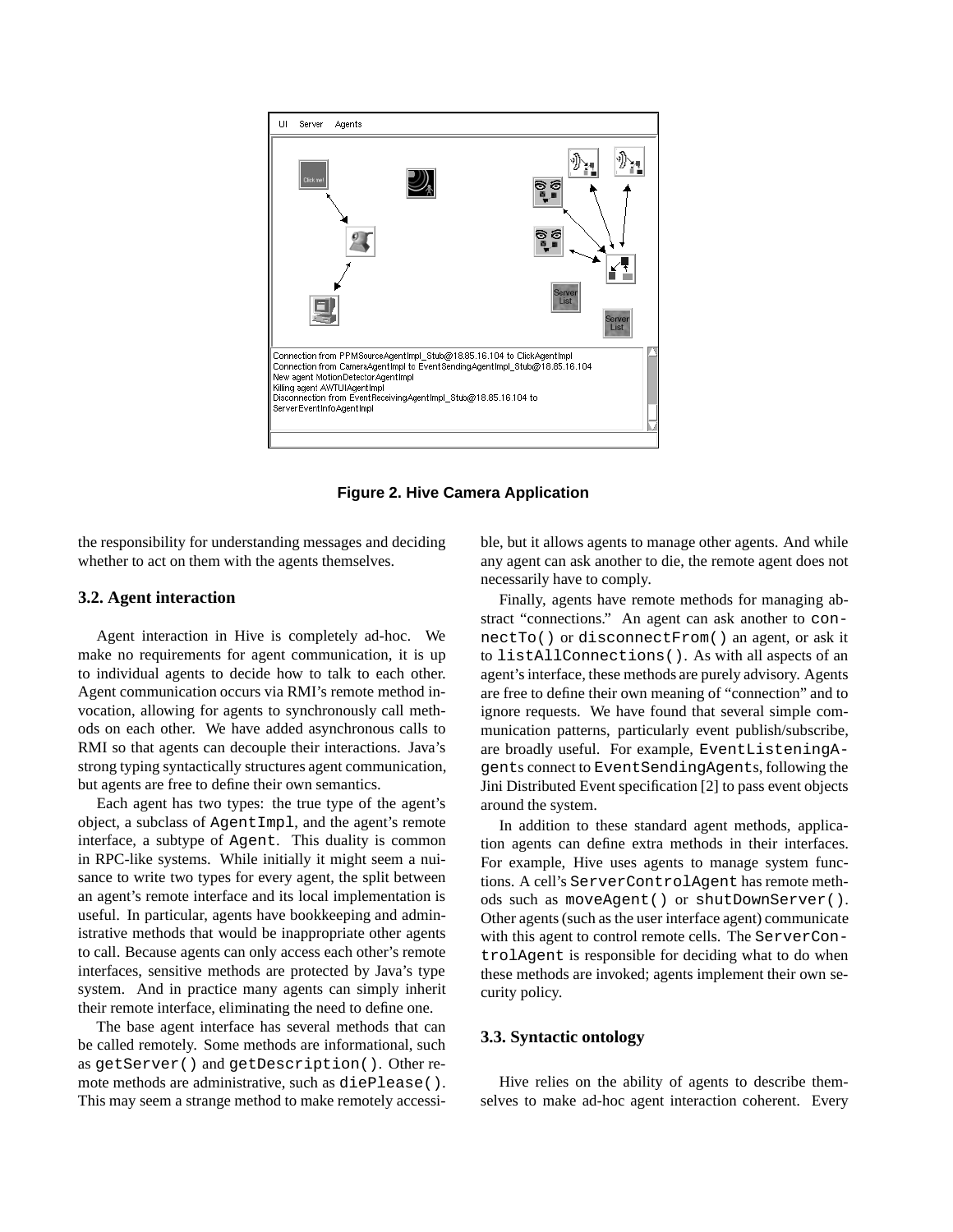agent in Hive is described in terms of two orthogonal ontologies: syntactic and semantic. Hive cells provide a query service based on these descriptions so that agents can find each other. For example, a remote agent can ask for a list of all agents that are "EventSendingAgents that can provide me with motion data in room E15–305."

The syntactic ontology of agents in Hive comes for free from Java. An agent's syntactic description is simply its Java type. While this may seem trivial, its usefulness should not be overlooked. The type of an object says much about its capabilities with reference to a well-established and well-understood ontology, the class hierarchy of the system. Given a reference to an agent, it is easy to learn which types that it supports and, therefore, the messages it understands. The queryAgents() interface on a Hive cell allows the requester to list the types it is looking for.

There are several hard problems we have not solved with the syntactic ontology. Two classes might have the same name but in fact be different versions or different types entirely. Hive can not guarantee consistency. Mobile code means that the syntactic ontology of Hive is open-ended; if a new agent class comes into the Hive network, other agents might not know about that type to query for it or message to it. We do not see any way to solve these problem without answering fundamental epistemological questions. In keeping with the practical bent of the Hive system we have chosen to defer working on these issues. So far, they have not hampered our ability to create useful systems. We believe that in building practical applications people can engineer their agents to work around these problems, by either creating an ontology for a project or following consensus practice.

#### **3.4. Semantic ontology**

A syntactic ontology is not enough to describe agents, there are many bits of information about an agent that do not fit into a rigid class hierarchy. For instance, the fact that an agent is representing a device "in room E15–305" is not easy to codify syntactically. One could add a getRoom() method to the agent as part of a RoomIdentifying interface, but then that method would make no sense on many agents that do not have a physical location.

The limitations of Java class hierarchies for semantic description are compounded by the fact that an agent might want to assume different capabilities at runtime. For example, an agent that filters event streams might need to assume many different identities depending on what event source it is connected to. But in Java one cannot add interfaces to an object at runtime, the type of an object is static.

To circumvent these limitations, Hive uses a second orthogonal ontology to describe "semantic" information about agents. This ontology utilizes the Resource Description Framework (RDF) [19], itself based on XML [5]. RDF provides a structured way to attach nouns and verbs to agents. For example, an agent's semantic description might state its physical location, a human readable nickname, the owner of the device it is using, and a description of the meaning of its data. Hive agents carry an RDF description, available by calling getDescription(). Other agents can inspect this description to learn about the agent, and the cell query interface supports matching across sets of RDF descriptions. Agents are free to change their descriptions at runtime.

Our semantic ontology does not solve any deep philosophical problems, but it allows application designers to express their own solutions. We expect that application designers will develop their own schemas to make agent communication semantically consistent. These schemas may be completely ad-hoc or may be strictly defined by an SGML DTD and a DDML schema [4]. We expect users to collaboratively *define* schema by common consensus while building Hive systems. As the Hive network grows, ontologies should emerge from common practice.

#### **3.5. Mobility**

A final aspect of Hive agents is that they are mobile. Hive mobility has two portions: mobile code and mobile agents. Mobile code enables the software on each Hive cell to be updated dynamically. Mobile agents build on mobile code, allowing agents to move themselves around the Hive network. Hive agents have weak mobility [3]: the agent must make its own arrangements for preserving its execution state on transport. We believe strong mobility is preferable but is currently too difficult to implement in Java. There are a couple of experimental systems that achieve strong mobility by modifying the JavaVM [14] [22], but a standard mechanism has yet to be defined.

Some of the advantages of mobile agents are well understood [7] [18]. If an agent is using lots of bandwidth or needs low-latency access to a resource, then it can be more efficient for the agent to move to the resource's cell than to communicate with it (through another agent) over the network. And if a Hive cell has unreliable network access, moving agents to a more stable Hive cell can make the system more robust.

We are most interested in the use of mobility to achieve flexibility. This property is especially important in heterogeneous networks of embedded systems. A Hive cell might be deployed as embedded software in a smart device, something small whose firmware cannot easily be upgraded. With Hive in its firmware, the device-specific software can easily be updated by simply sending a new mobile agent to it. And mobile agents allow the functionality of cells to be customized. For example, mobile agents can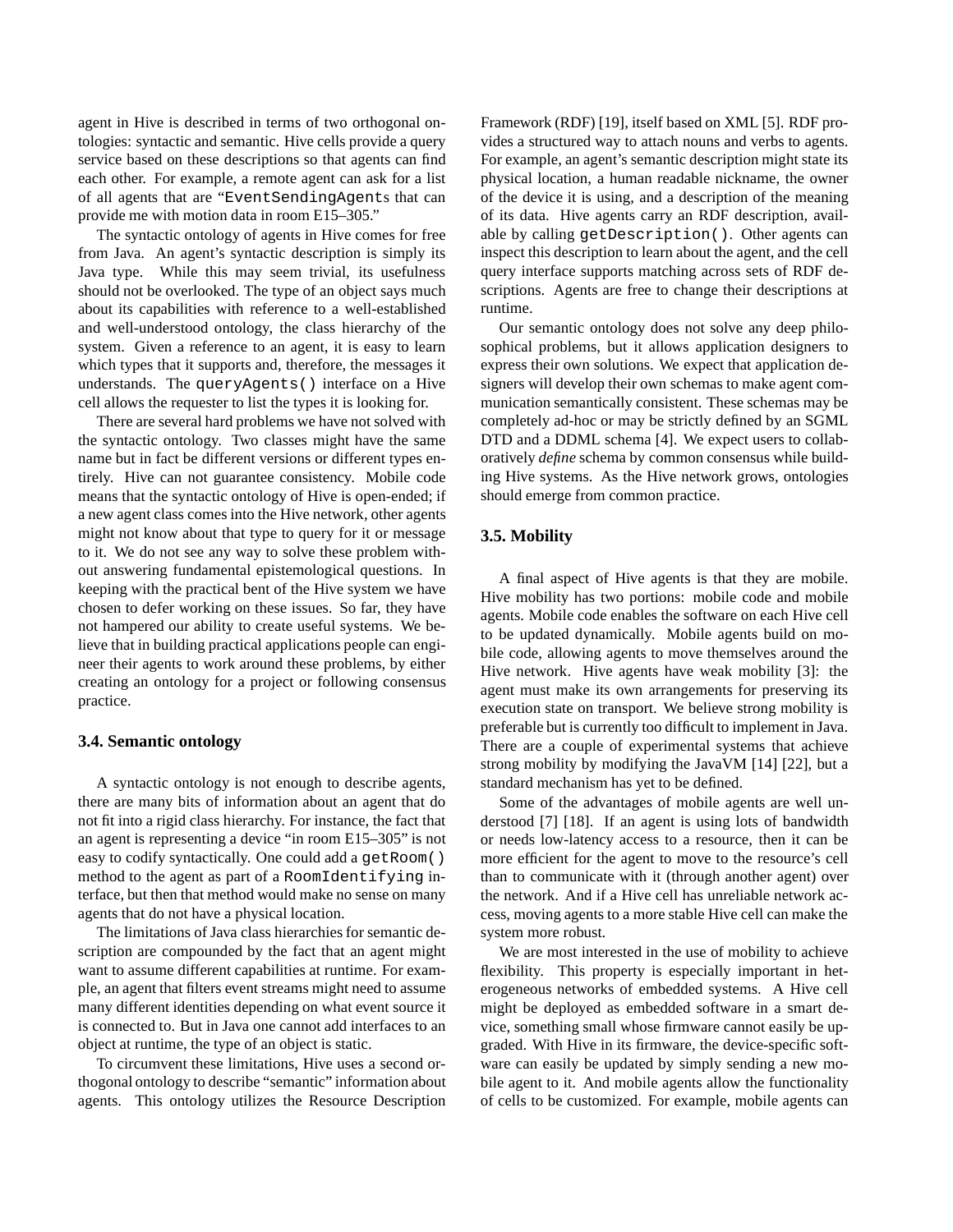turn a camera into a motion detector. A camera agent has a simple takePicture() method. By comparing images, another agent can decide if something has moved. A motion detector agent can be created and moved to the host with the camera, saving the bandwidth of shipping images across the network. And the motion detector function can remain a separate component, keeping the camera agent simple. Hive's use of mobility enables efficiency and conceptual cleanness, useful attributes for building applications.

Finally, Hive provides mobile agents for future expandability. We believe that mobility will ultimately enable a new form of distributed system, one where agents travel around the network freely performing their tasks and the network as a whole comes alive with computation.

### **4. Hive applications and experiments**

The design of Hive has been motivated by the specific requirements of our application domain, Things That Think. The iterative experience of building applications with Hive has greatly influenced its design. The ease with which applications can be built in Hive demonstrates that an ecology of agents is an effective way to create a distributed system.

### **4.1. Honey, I Shrunk the CDs, Part II**

A simple system we have built with Hive is a jukebox with a physical interface. The application appears straightforward: a user selects a poker chip with the name of a song written on it. She drops it on a table, and the song she has selected start to play. The poker chip is a stand-in for the CD, a physical icon.

The activity behind the scenes is more complex. The poker chip has an embedded RF ID tag. The table contains a tag reader that senses tags and passes their IDs along a serial port. A tag reader agent watches the serial port shadow and broadcasts a Hive event when a new tag is sensed. This event is picked up by a database agent that maps a tag ID to a song name, broadcasting it to a third DJ agent that plays the MP3 file. The three agents working together over two machines make the jukebox work. The system is selfrepairing; agents on one Hive cell watch for failure of the other agents, restarting them as necessary.

An earlier version of this system was implemented as one monolithic application. The Hive version took roughly half the effort to implement and is more robust and more flexible. By factoring the pieces of the system into three agents, it is easy to add new interfaces to the jukebox such as a standard remote control, a web page, or an "intelligent agent DJ" that could pick music based on people's preferences.

#### **4.2. Tangible interfaces and ambient displays**

Honey, I Shrunk the CDs is an example of a *tangible interface*, a new form of human computer interface using physical objects instead the standard keyboard, mouse, CRT [15]. The Media Lab has an active tangible interfaces research agenda, building a variety of creative things that think. Many of these are "ambient displays," devices such as an animated pinwheel or soft light display that subtly convey information. In the past it has been difficult for others to use these displays in their own projects: the hardware interface for each device is different and often undocumented. But with Hive all that is necessary is to create a Hive cell with a shadow for each device. The device can then be used by any Hive agent anywhere on the Internet.

A Hive interface has been created for Craig Wisneski's Personal Ambient Displays [33]. These things are small objects with different input and output capabilities. Some objects grow warm or vibrate on command, others sense when they are touched or shaken. These objects are controllable through Hive. They can be connected so that when one is shaken the other warms up. Or they can be hooked to external information sources so that one starts to vibrate when your stock portfolio's value drops precipitously. Hive provides a flexible, simple way to experiment with connecting these devices to each other and to other Hive-enabled devices.

### **4.3. Wearable computing**

Another Hive-related research project in the Media Lab is wearable computing, making people themselves be "things that think" by putting computation in their clothing [28] [24]. The Media Lab is outfitted with "locusts," beacons that broadcast the room they are in. Brad Rhodes wearable computer uses these to figure out where he is in the building. And because Brad's wearable computer is a Hive cell, his Hive agents can choose to make this information available to other agents so that people can easily find him. An agent in his office can use this information to play his "theme music" when he walks in by telling a DJ agent from Honey, I Shrunk the CDs to play the appropriate music. Wearables offer new opportunities for personalized, context-sensitive applications. The decentralization of Hive makes it possible to preserve privacy as well, as your own agents control your personal data.

# **4.4. Counter Intelligence**

The largest application built with Hive to date is "Counter Intelligence," a project to make kitchens smarter [13]. Counter Intelligence outfits a kitchen with embedded networking: the pantry knows what ingredients you have, the counter knows what you are currently using, a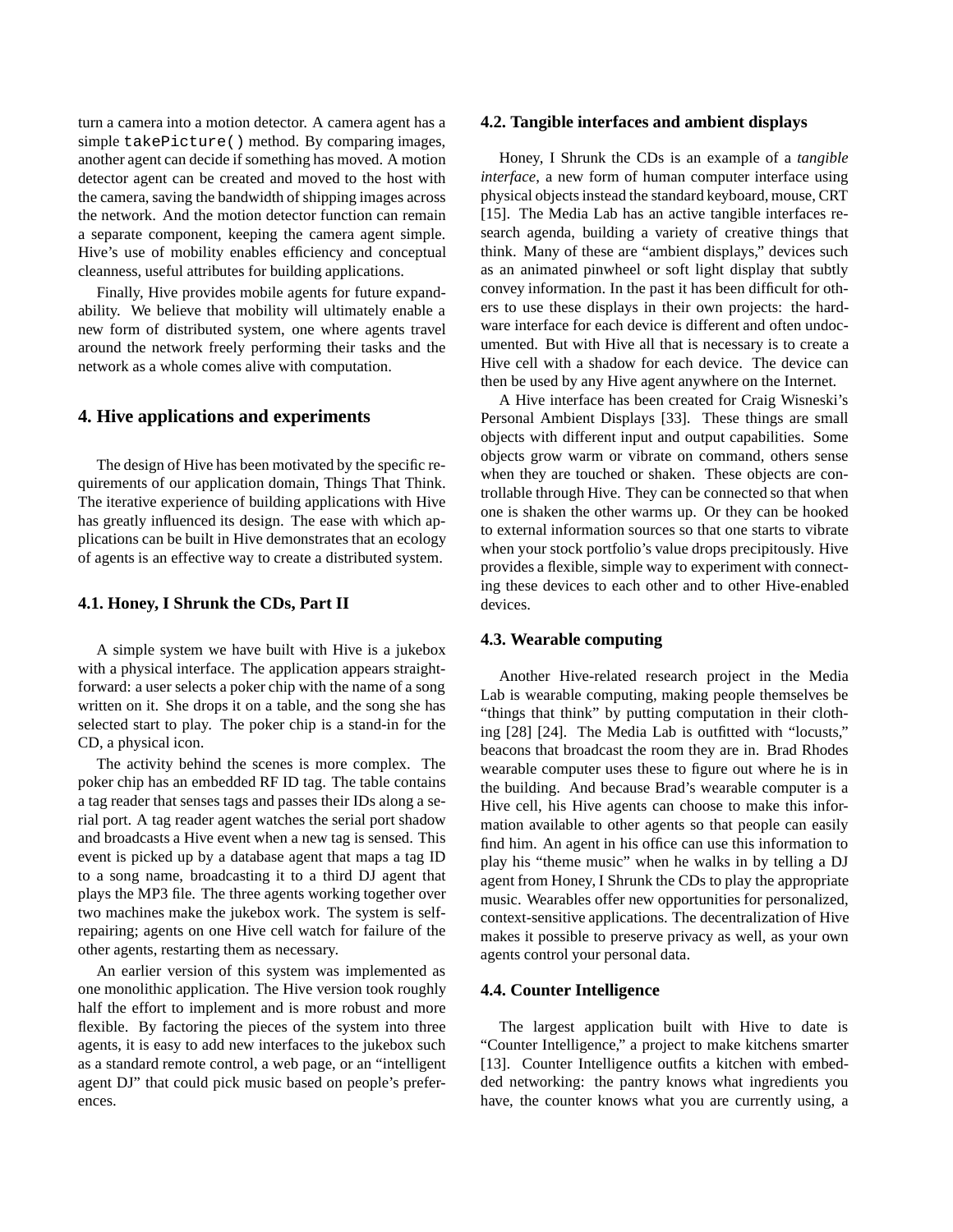scale knows how much you have added to the bowl, and the oven is automatically set to bake at the right temperature. A recipe planning agent (incorporating STRIPs [10] and procedural nets [26]) runs behind the scenes, helping you bake your cake. Counter Intelligence is a working system, currently implemented with eighteen agents running on two computers.

Hive provides the infrastructure for these agents, simplifying the process of managing their interactions. The ontology system is key for allowing the agents to coordinate and dynamically adapt to newly available hardware; planning agents inspect what information is available in the kitchen and use that data to help effect a recipe. The system is open-ended; new devices can be added to the kitchen, or you could even network your kitchen to your mother's across the country to get her help while baking. Counter Intelligence has been a good testbed for Hive, placing strong demands on the agent infrastructure.

#### **4.5. Summary of applications**

The applications described above give the flavor of things we are networking with Hive. Hive has proven to be a useful application infrastructure for connecting things. But the real power of Hive is not just that one can network a few things in Hive, it is that the Hive network itself is open and flexible enough that new connections can be made with little cost. For example, it is trivial to use Hive to network wearable computing to tangible interfaces, or use both sets of devices to control your kitchen. Once an agent is written to represent a capability, Hive allows anyone to connect those agents together and build new distributed applications. From the experience of the Web, we know the power of such synergy.

# **5. Lessons from Hive**

The experience of building real systems with distributed agents has been educational from the perspectives of software engineering, distributed systems, and agents. As we continue to experiment with Hive we have uncovered several practical lessons as well as pointers for future work.

# **5.1. Java, RMI, asynchronous messaging**

Java is a wonderful language for building distributed agent systems. Many of the things about Java that make it pleasant in general are particularly useful for distributed systems. Strong typing gives Hive a syntactic ontology for free. The simple object oriented model, particularly the split between interface and implementation, makes it easy to build class hierarchies of agents. AWT makes it easy to write portable graphical agents. And the Java security

model makes it thinkable to build a system that executes untrusted code.

While Java is fairly advanced for Internet programming, we have found that the options available for distributed Java are a bit lacking. Hive started out as a Voyager 1.0 based system. Voyager provides many nice capabilities for distributed agents, including messaging and mobility [37]. Voyager was a good toolkit for building our system, but in order to give ourselves more flexibility in messaging and mobility and to give the option of moving towards Jini, last year we reworked Hive to use Java RMI. This retooling was an interesting experience in itself; porting the codebase over was surprisingly easy as most of the agents are isolated from the details of transport.

A major advantage of the change to RMI was the robustness that comes from being forced to handle communication errors. This argument is made well in "A Note on Distributed Computing" [31]. Voyager tries to provide a transparent model of networking, where messaging failures between agents do not have to explicitly be caught. The danger of this approach is that network failures *do* happen, and it is better if agents explicitly know this and have to deal with the potential for error at every communication. RMI's requirement to catch RemoteException makes it easier to build robust distributed systems.

RMI has limited us in several ways. RMI in Java 1.1 has several implementation limitations that make it difficult to scale to systems with many concurrent agents. And RMI's design is entirely synchronous calls, which do not work well for agent communication. Synchronous communication means that agents are unduly dependent on each other, having to wait for each other to respond to messages. Synchronous messaging is particularly inappropriate for distributed event systems, where the sender typically does not care if the event was even delivered. In our view, asynchronous messaging is a fundamental requirement for any distributed agent system. We have added asynchronous messaging on top of RMI, but a fairly complex implementation is required to avoid scalability problems.

# **5.2. Decentralization**

We have also learned that decentralization is a useful strategy at many levels. We believe the ultimate advantage of decentralization is scalability. Centralized systems break when the central manager is overwhelmed, but decentralized systems can spread the load. However, the Hive network is still small enough that we have not seen many technical scalability advantages.

We have found organizational advantages to decentralization. New Hive users need no setup, they can simply start a cell and join the network. This lowers the barrier for use of Hive. Individuals are free to develop their own agents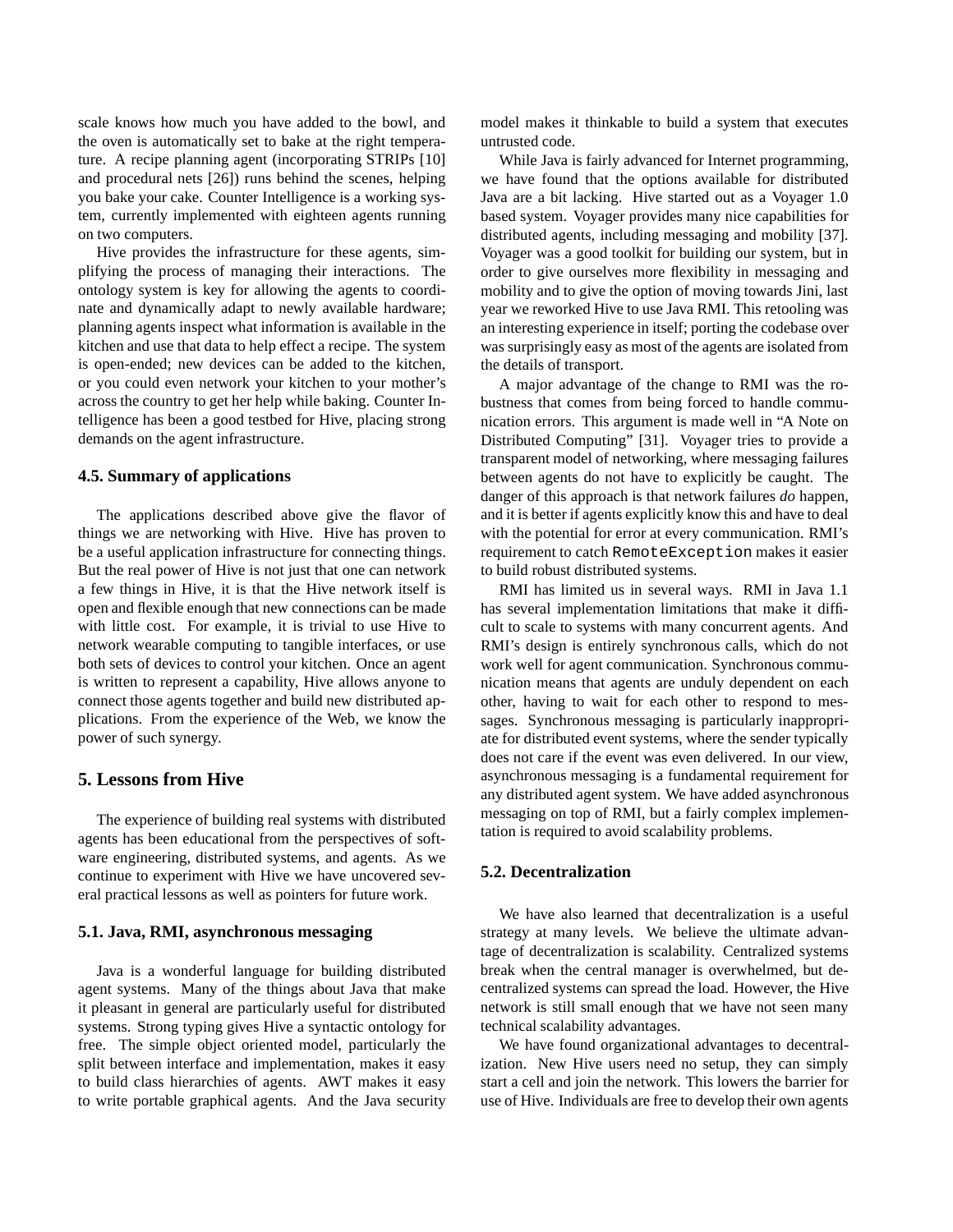without any central coordination. If someone makes a new kind of device that sends out device data, they can deploy an agent to represent it and have other agents use it without explicitly teaching the system about the new agent type. And the free software community has found that decentralized software development is an effective way to quickly build large systems [23].

Another surprising advantage is the robustness of the decentralization of server bookkeeping tasks. Hive agents take care of maintaining a federation of servers, broadcasting server state, controlling the server, and displaying the user interface. Sometimes these agents crash. But just because one agent fails does not mean the whole system dies. For example, the user interface might stop working, but the rest of the application agents merrily continue. The user can even create a new user interface agent and send it over to the cell, fixing the problem! This sort of robustness is quite appealing.

Decentralization has drawbacks. Some desirable functions require global state, such as maintaining a listing of Hive cells running in the network. Current implementations of these functions in Hive are cumbersome, naively centralized, and do not scale well. Making decentralized systems consistent is difficult; one cannot rely on a central architect to make things right, each portion of the system is responsible for itself. For a small distributed system this might be a weakness, but this decentralization is essential if the system is to grow beyond the management of a single administrator.

# **5.3. Mobility**

Mobility has proven to be a challenging problem, both in the details of implementing mobile code as well as the general picture of using mobile agents. When moving from Voyager to RMI we implemented our own small mobile agent system (based on standard serialization and network class loading), but getting the implementation details of Java class loaders right has been tricky. Furthermore, our experience has pointed out two deep problems in mobile code that are unsolved. One issue is versioning: when code is mobile, it is common to have multiple versions of classes in the network at the same time. Java's tools for managing versioning are incomplete. It is also quite subtle to load all of an agent's code. Because of Java's late class loading, an agent might decide it needs a class file long after the host it came from has gone away. Current solutions are awkward, generally requiring specifying a static code base or trying to precalculate the closure of all required classes.

An honest appraisal reveals our second problem with mobility in Hive: while we do benefit from mobile code, we do not use mobile *agents* very often. Our problem is conceptual; most of our current applications are fixed, agents do not need to wander the network. We have had a few

practical examples of using mobile agents — sending an agent over to a computer because it was easier than walking over to it, or demonstrating the system to a new user by sending agents to their cell. But we still mostly statically and locally manage the agent population. All the classic arguments for mobility such as improving bandwidth, limiting latency, and supporting disconnected operation apply to Hive applications as well. And we expect as the system grows the system flexibility benefits of mobile agents will increase; some of our ideas for how this may happen are in section 6.2.

# **5.4. Ad-hoc interaction**

Finally, we have found that the ad-hoc agent interaction of Hive has suited us quite well. The open nature of agent interaction might make the Hive system seem perilously unpredictable and inconsistent. Theoretically, it probably is: any agent could lie, any agent could ignore messages, any agent can interpret any method however it wants to. Abstractly, we can say nothing about a Hive application's correctness. But this uncertainty is the reality of the Internet, and we have learned to work with it. In general, people are cooperative. Agent designers can work together to build compatible software.

At this stage, restricting ourselves to a paradigm that is formally correct would hamper the growth of Hive. Formal agent communication mechanisms tend to be understood only by specialists and often require centralization of development and restricted agent communication. Hive takes the view that it is more important to enable system designers to build the right thing than to prevent them from building wrong things. Hive treats the most seriously wrong things as security problems and the rest as bugs.

The agent interaction paradigm was chosen to make it simple to build multi-agent systems. Our users write Hive programs much like they would write conventional programs. This familiarity is a strong advantage in gaining users. We do not know how well this ad-hoc interaction will scale. As long as the Hive community remains small, we can communicate in person and work up consistent class hierarchies and semantic ontologies. But if Hive grows to thousands of users, that friendly coordination will no longer work. To this concern we can only remark that we would love to have the problem of too many users, and that when this day comes to pass we will understand the shape of the problems well enough to choose solutions.

# **6. Future work**

Our ultimate goal for Hive is to make the Internet come alive with agents running everywhere, interacting via discovery and ad-hoc communication, moving from host to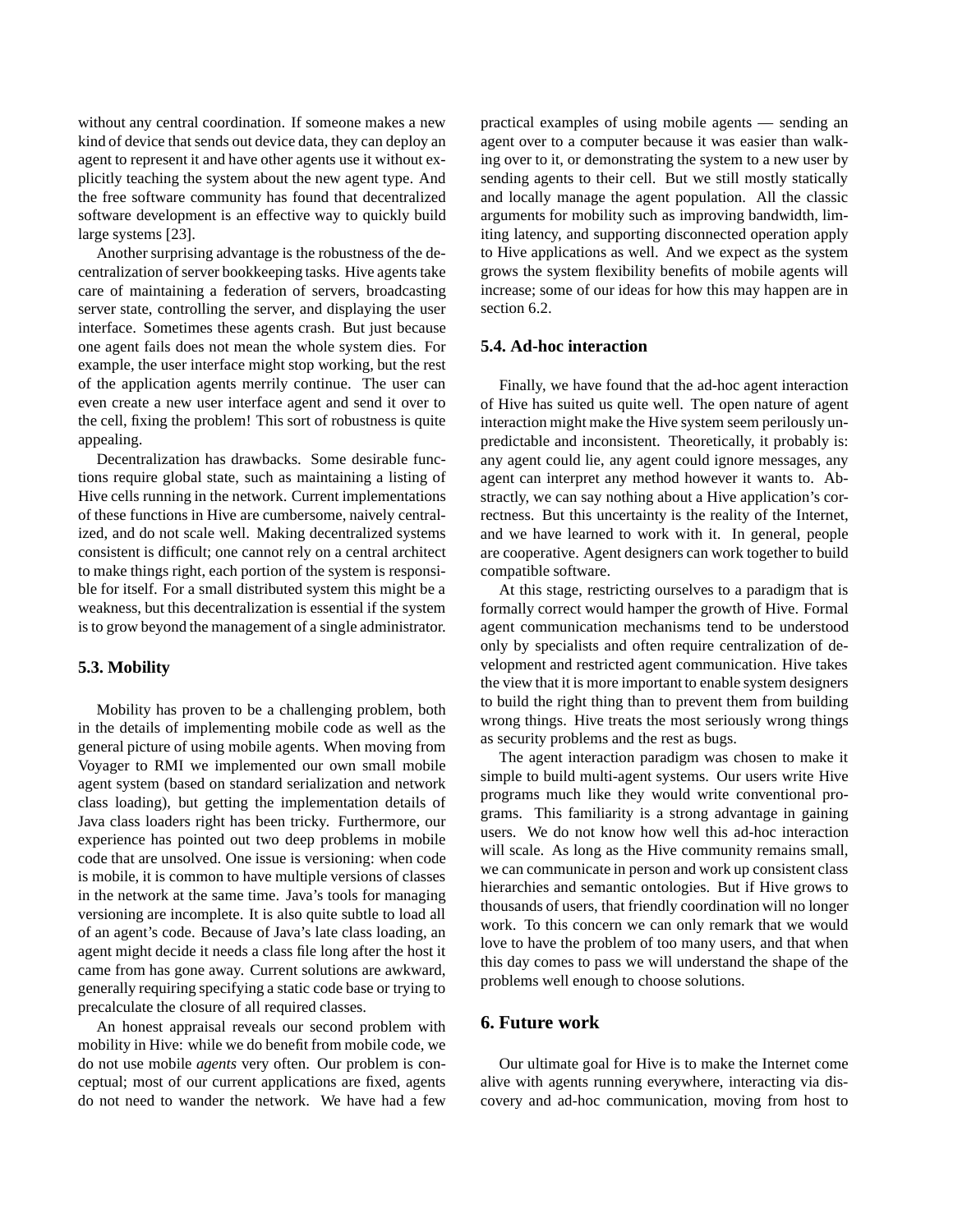host. To reach this goal we still need to address several large topics and add new capabilities. Foremost, Hive must be stable enough for cells to run persistently. We are mostly there: cells run for weeks at a time without any problems. The main difficulty is that because Hive is under rapid development, old versions of the system become incompatible very quickly. We need to find some way to handle the issues of versioning. We also need the experience of more applications and more users. The more users of Hive, the more interesting the network becomes. We are making an open source release of Hive at the end of the summer in 1999, so that others in the research community can use it to build their own distributed applications.

### **6.1. Security plans**

One major missing component for Hive is a full security system. Mobile agent security breaks down into three problems: protecting the host from the agents, protecting the agents from each other, and protecting the agents from the hosts [30]. The first problem is largely solvable in Java, through a combination of the Java 1.2 sandbox model and the Hive shadow abstraction. The main limitation is that Java has no model of resource accounting, there is no way restrict how much CPU time or memory an agent uses. There are various efforts underway to address this problem [8] [36]. Ultimately, we see many exciting research opportunities for applying economic models to resource control [20] [6].

Protecting agents from each other is harder, but we believe it can be addressed through a combination of Java strong typing and an authenticated credential system. The problem of protecting agents from malicious hosts is very difficult: solutions are partial at best [27]. The Hive architecture explicitly states that agents are only allowed to execute on a cell at the cell owner's whim. We believe many useful applications need no more than this guarantee, assuming that users have an incentive to cooperate.

### **6.2. Mobility**

While mobile code has proven useful in Hive, mobile agents have not played as big a role as we had hoped. This fact is largely a symptom of the maturity of the system. As the Hive network grows larger, mobility will become more attractive as a solution for managing the agent population. In an ideal decentralized system, any user should be able to add new functionality dynamically, without consulting any central authority. Mobile agents are the simplest, most straightforward way to enable this, and we expect that having mobile agents will make Hive better prepared to handle larger distributed systems.

We are anticipating several near-term applications of

mobile agents within Hive. We envision "census-taker" agents that wander the Hive network, exploring to see what cells and agents are available in the world. We also expect to create information gathering agents that travel the globe, moving around to take advantage of spare CPU cycles or following daybreak from cell to cell to capture pictures of the dawn. Overall, we see mobility as an essential part of making Hive flexible enough to grow to encompass the possibilities of open distributed systems.

# **7. Related work: Jini, agents**

Hive's model of an ecology of distributed agents draws from the experience of many other agent systems, in general emphasizing practicality and simplicity of programming over formality and provability. Our core method of building applications from distributed agents is inspired in part by Actors [1], albeit without the strong formalism of Actor theory. Hive's mobility is in many ways a reimplementation of systems such as D'Agents [14] [16], Aglets [17], and Mole [29]. We have tried to implement a simple version of mobility, ultimately intending to create our own solutions to the hard problems such as versioning and shipping complete code. By contrast to many multi-agent systems, Hive does not have any formal model of agent communication or negotiation [34]. We believe that useful distributed systems can be built without this conceptual overhead and that theory will be most applicable after we understand the problems that occur in practice. Higher level communication mechanisms such as KQML [11] can be added on top of the basic RMI communication layer as necessary. We have made the deliberate choice to design Hive to be palatable to systems builders, sometimes at the expense of theory.

Many distributed systems are being built today to address problems of embedded network applications. Sun's Jini system [2] is a leading architecture in this domain. A comparison between Hive and Jini is useful for highlighting the details of Hive's ecology of distributed agents. In some cases we are trying to make Hive more like Jini. In other cases, we believe Hive has advantages.

Both Hive and Jini are distributed application infrastructures, both are based on Java, and both rely on RMI distributed objects and mobile code. Both systems have discovery and lookup implementations. Hive and Jini both make extensive use of events for communication; indeed, Hive uses the Jini distributed event specification. And both systems represent devices and capabilities on the network, proxying if necessary.

Jini services are roughly analogous to the combination of Hive's shadows and agents. But Jini does not have anything like the conceptual split between the two. The distinction between shadows and agents gives Hive a useful abstrac-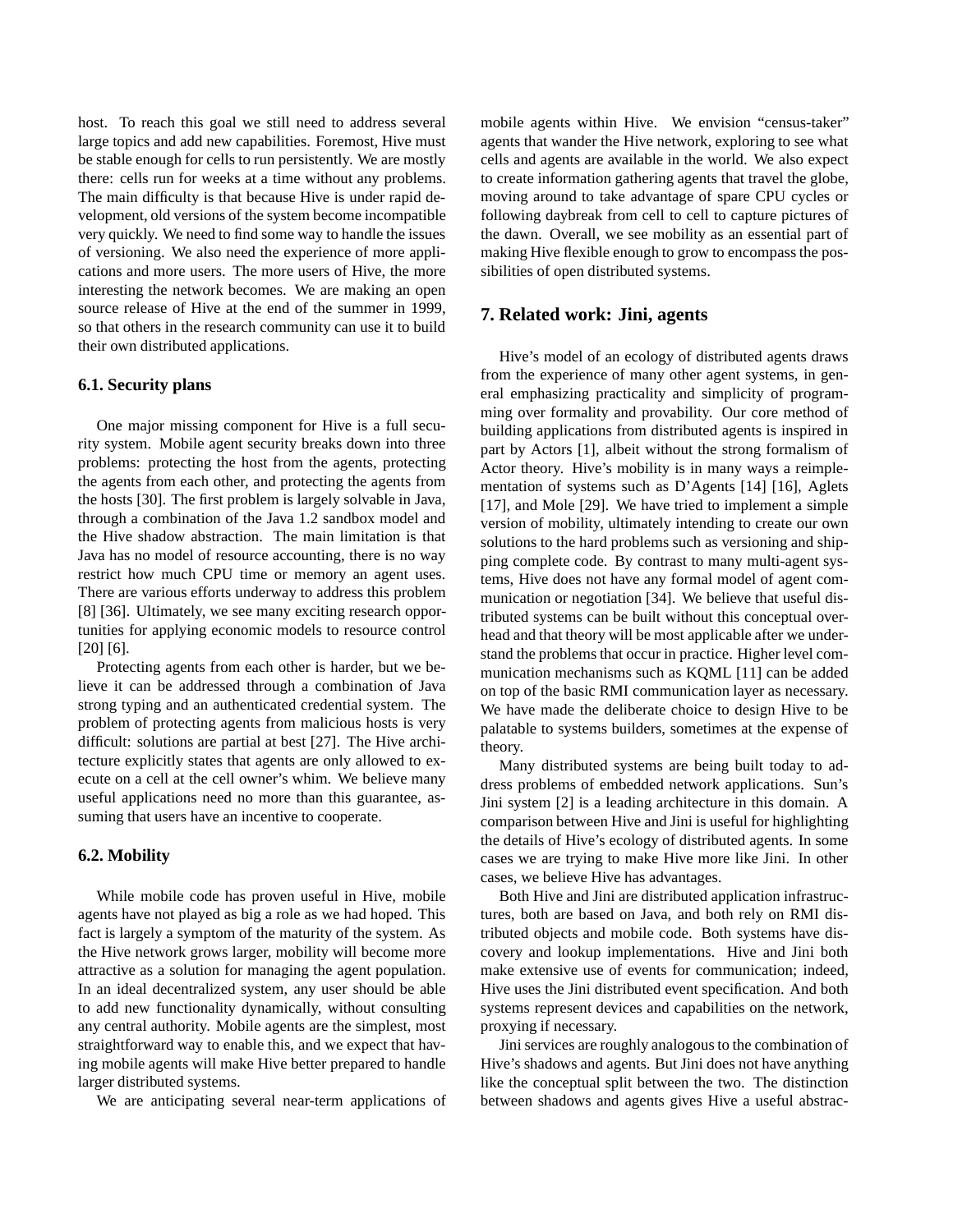tion between local, trusted code and networked, untrusted code. The autonomy of Hive agents gives a clear place to place computational activity in the system.

Another important difference is Hive's locationdependent model. In Hive, an agent's cell is an important fact; it tells you where the agent is on the network, (potentially) where it is physically, what resources it has access to, etc. Jini focuses mostly on services; the actual place a service is hosted on is not a major part of the Jini model. We believe that the location dependence of Hive contributes to scalability, both technically and conceptually.

Both Jini and Hive rely on mobile code for flexibility, and the argument for the usefulness of mobility is the same. A difference is that Jini only has single hop mobility: a service can upload a smart proxy to the user as an interface, but that proxy does not then migrate around the network. Currently, we do not make much use of Hive's multi-hop mobile agents, but we believe that it will become more important as the system grows.

For description, both Jini and Hive use the Java type system for a syntactic ontology. But where Hive uses RDF for semantic descriptions of agent capabilities, Jini uses more Java types. The Jini Lookup Attribute system is more closely like our use of RDF, but we believe the RDF model is more flexible due to the ability to perform deeply structured queries. Jini's Lookup Attribute system does not support queries on subattributes of attributes.

Hive does not currently support Jini's leasing or transactions, but probably should. Transactions will be useful to allow agents to enter into multi-message communications with a guarantee of consistency. Leasing will be a useful hook for allowing Hive agents to explicitly negotiate their relationships; an agent can express the decision to work with another agent for a limited period of time as a lease.

As a practical matter, Hive and Jini could be integrated by encapsulating a Jini service as a Hive shadow or making a Hive agent present itself as a Jini service.

Finally, Hive has so far stayed inside the Media Lab network. But in every decision we have designed Hive to expand beyond that, to work across the Internet. The abstractions inherit in the ecology of distributed agents gives us a conceptual model for organizing a worldwide network of interacting processes.

# **8. Conclusions**

We have presented Hive, an implementation of an ecology of distributed agents. We have taken many ideas from agents research and put them together into a coherent system, an application infrastructure for Things That Think. We have proven that agents are a good abstraction for building distributed systems. And we have found that ad-hoc agent communication along with an ontology mechanism is sufficient to build useful systems. Finally, we believe mobile agents are a useful abstraction, but that they are more applicable to larger distributed systems. Agents are a fundamental building block for coherent distributed systems; ecologies of distributed agents can grow to inhabit our global network of millions of computers and Things That Think.

# **Acknowledgements**

We thank Todd Papaioannou, Marc Hedlund, Brad Rhodes, Manor Askenazi, and the ASA/MA reviewers for their helpful comments.

### **References**

- [1] Gul Agha. Abstracting Interaction Patterns: A Programming Paradigm for Open Distributed Systems. In E. Najm and J. B. Stefani, editors, *Formal Methods for Open Objectbased Distributed Systems*. Chapman & Hall, 1997. http: //osl.cs.uiuc.edu/Papers/fmoods.ps
- [2] Ken Arnold, Ann Wollrath, Bryan O'Sullivan, Robert Scheifler, and Jim Waldo. *The Jini Specification*. Addison-Wesley, 1999. http://www.sun.com/jini/
- [3] Joachim Baumann. Mobility in the Mobile Agent System Mole. In *CaberNet: 3rd Plenary Workshop*, 1997. http://www.informatik.uni-stuttgart.de/ipvr/vs/ Publications/1997-baumann-05-paper.html
- [4] Ronald Bourret, John Cowan, Ingo Macherius, and Simon St. Laurent. Document Definition Markup Language. Technical report, W3C, 1999. http://www.w3.org/TR/ NOTE-ddml
- [5] Tim Bray, Jean Paoli, and C. M. Sperberg-McQueen. Extensible Markup Language (XML). Technical Report PRxml-971208, W3C, December 1997. http://www.w3.org/TR/ PR-xml-971208
- [6] Jonathan Bredin, David Kotz, and Daniela Rus. Marketbased Resource Control for Mobile Agents. In *Proceedings of the 1998 International Conference on Autonomous Agents*, 1998. ftp://ftp.cs.dartmouth.edu/TR/TR97-326.ps.Z
- [7] D. Chess, C. Harrison, and A. Kershenbaum. Mobile Agents: Are they a Good Idea? In Jan Vitek and Christian Tschudin, editors, *Mobile Object Systems: Towards the Programmable Internet*, volume 1222 of *Lecture Notes in Computer Science*. Springer-Verlag, 1997. http://www.research.ibm.com/ massive/mobag.ps
- [8] Grzegorz Czajkowski and Thorsten von Eicken. JRes: A Resource Accounting Interface for Java. In *Proceedings of 1998 ACM OOPSLA Conference*, 1998. http://www.cs. cornell.edu/slk/papers/oopsla98.ps
- [9] Sean M. Dorward, Rob Pike, David Leo Presotto, Dennis M. Ritchie, Howard W. Trickey, and Philip Winterbottom. The Inferno Operating System. *Bell Labs Technical Journal*, Winter 1997. http://www.lucent.com/ideas2/ perspectives/bltj/winter 97/paper01/index.html